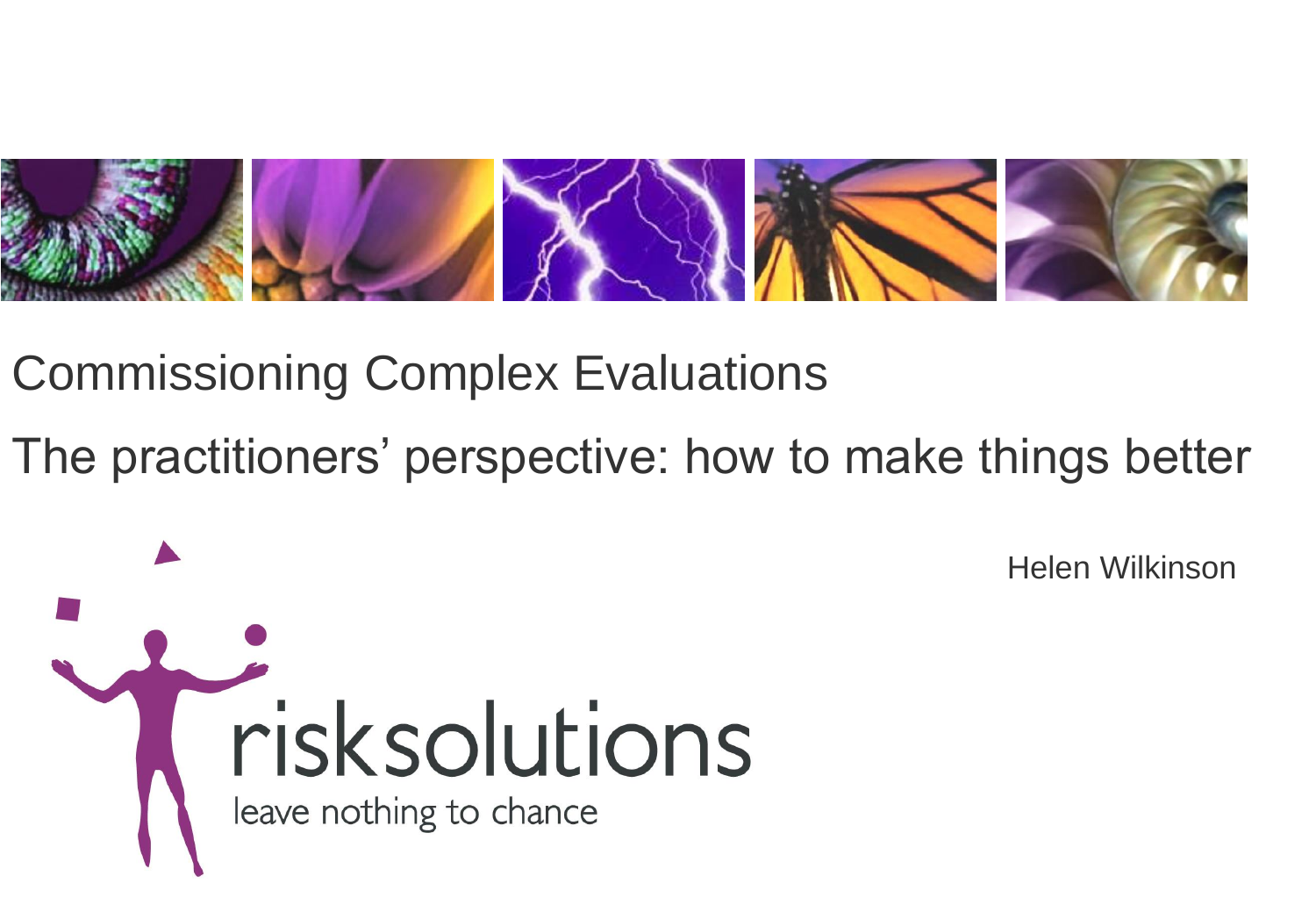#### **Outline**

- Key challenges for commissioning evaluations complexity presents
- Some shifts / tensions in the commissioning landscape?
- What I would do! A personal perspective

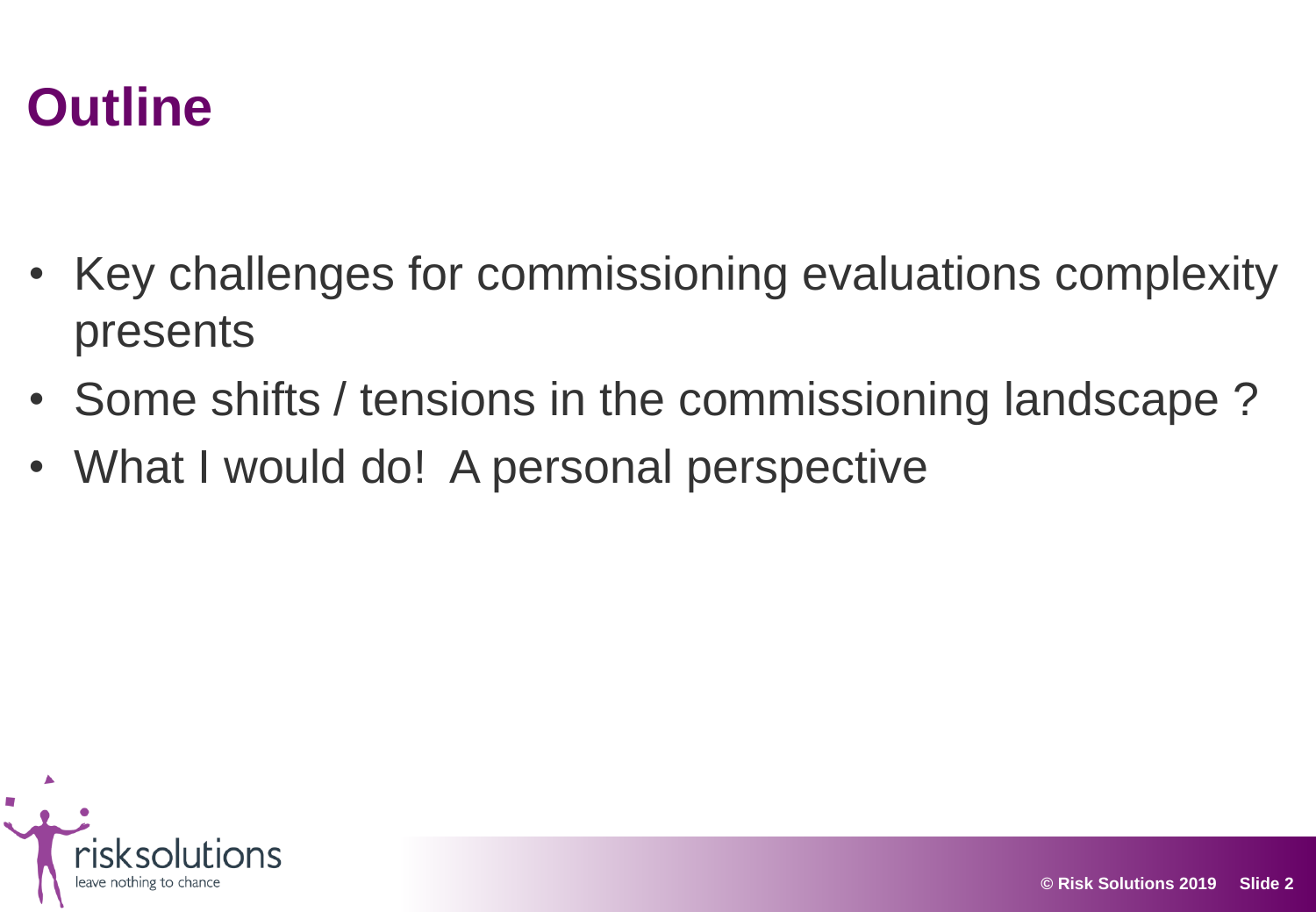#### **Perspective**

Risk Solutions is a small (v. small) specialist consultancy – and like ICF mostly work in partnership

Rarely asked to do an evaluation these days that is not in some way complex

Focusing here where:

- The environment is really tricky, and
- Where evaluation can be most challenging but also most useful supporting adaptive management …

Focusing here on Steps 1 and 3

But totally endorse Andrew's ideas for risk sharing and building community

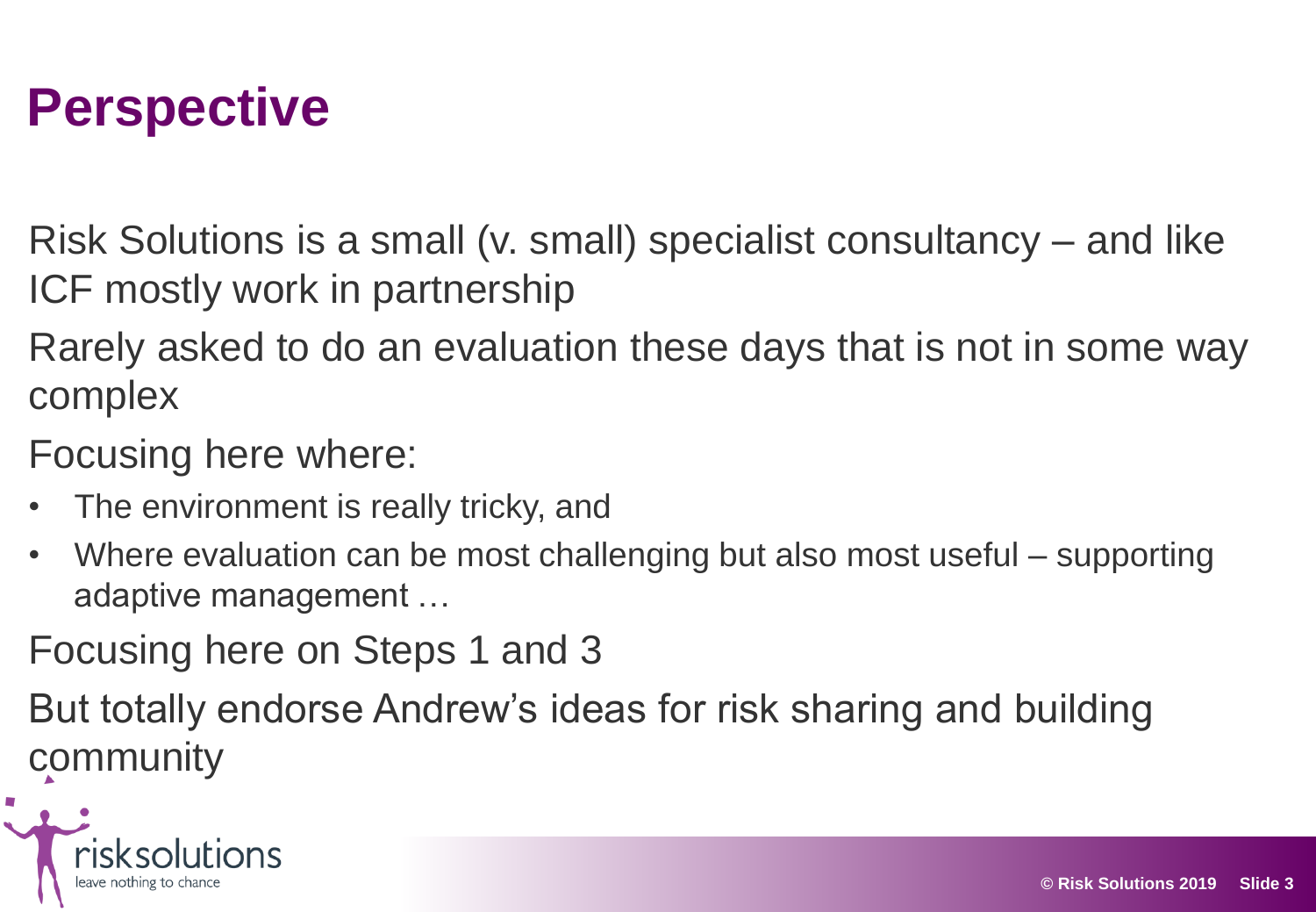# **Complexity challenges to commissioning**

| <b>Complex system</b><br>challenges                                                                            | <b>Evaluation challenges</b>                                                                                                                                            |
|----------------------------------------------------------------------------------------------------------------|-------------------------------------------------------------------------------------------------------------------------------------------------------------------------|
| <b>Openness</b>                                                                                                | Hard to establish a clear boundary around the evaluation                                                                                                                |
| Systems may be in<br>continual change, or may<br>resist change<br>The nature of the change<br>is unpredictable | The intervention and the object<br>Need for flexibility/agility data<br>require<br>Ev<br><b>Tarly may need to change to address</b><br>emergence of unexpected features |
|                                                                                                                | The programme (or system change) may not be at a<br>'final state' when the evaluation comes to an end                                                                   |
| Multiple interactions and<br><b>influences</b>                                                                 | Need for different/new approaches                                                                                                                                       |
| Context (and history)                                                                                          |                                                                                                                                                                         |
| matters                                                                                                        | ourcomes may vary from one context to another                                                                                                                           |
| <b>Multiple causality</b>                                                                                      | <b>New approaches needed for causality and attribution</b>                                                                                                              |
| <b>Multiple perspectives</b><br>Complexity is difficult to<br>communicate                                      | Need data from multiple sources/informants<br>Difficulties in communicating methodology and findings                                                                    |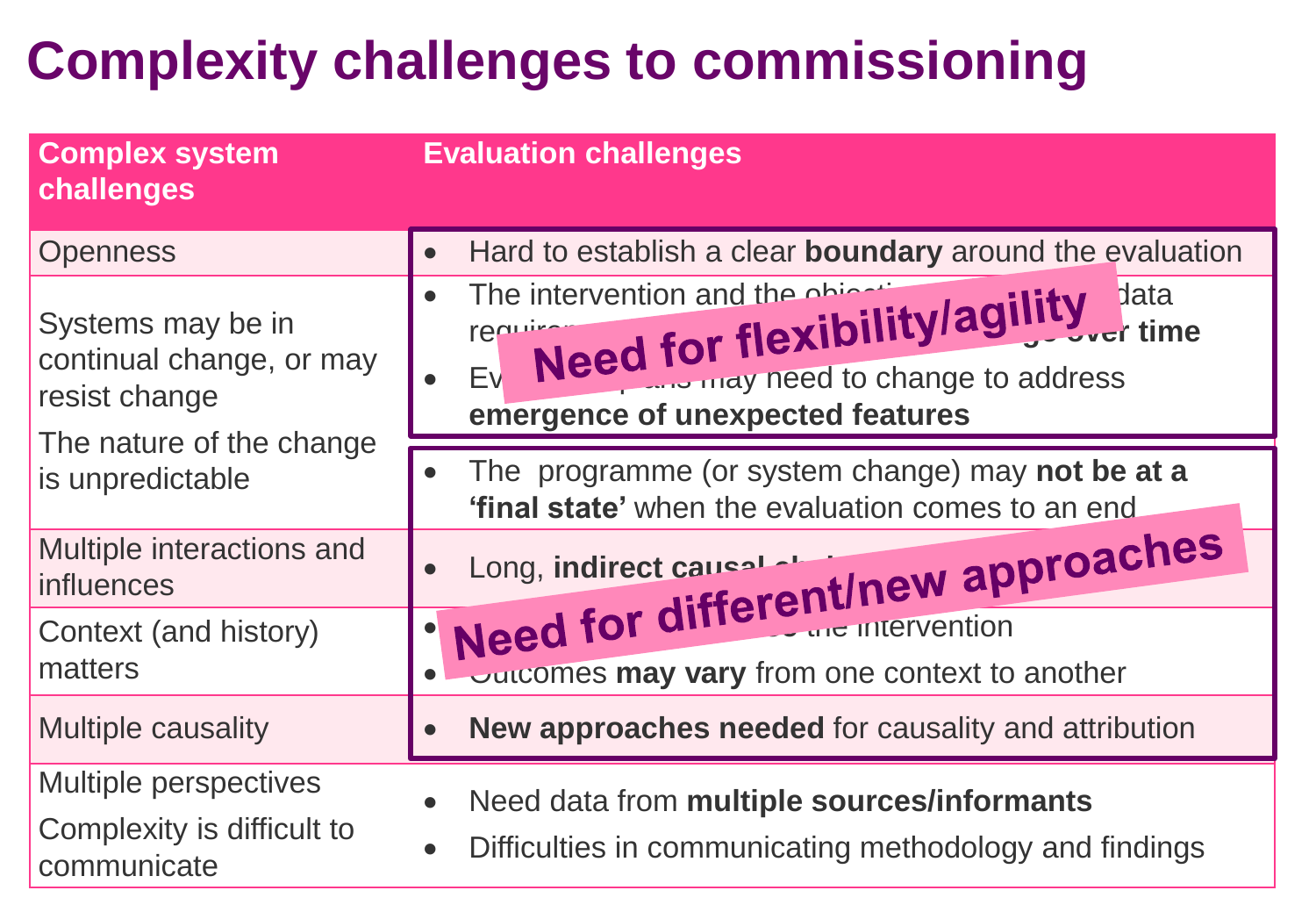# **Commissioning context**

Push to increase standards

#### Increasing recognition of the value of:

- New methods (innovation)
- Adaptive, flexible, and evaluation approaches

But different perspectives on what quality means:

Tighter budgets

- Discomfort with some complexity appropriate methods
- Standards of certainty desired may be unattainable

But barriers to commissioning

- Risk aversion, and
- 'Hardening' of interpretation of procurement rules (?)

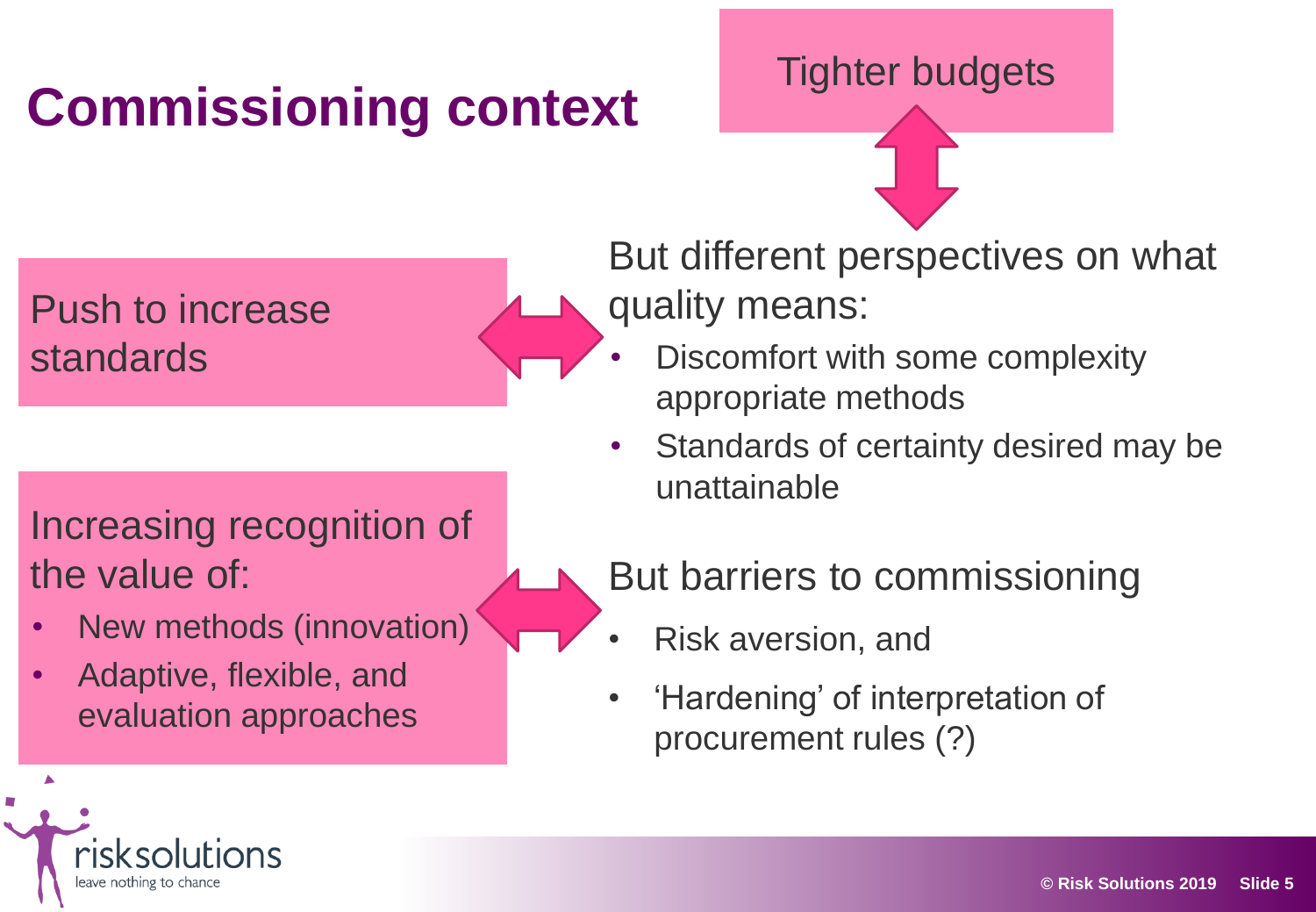## **Making things better ? The specification Flexibility/agility and innovation**

- Commission for flexibility not a fixed methodology
	- More open specification
	- Commission a team
		- Access to breadth of knowledge and skills, and depth of experience
		- $\sim$  Skill in hybrid approaches and synthesis
		- Collaborative and responsive working arrangements
	- Evidence could include:
		- Examples of successful delivery in complex changing environments
		- Description of the approach the team consider appropriate at this stage and how this may need to change
		- Description of how they will work with you to identify and respond to the need for change and manage risks and uncertainty
- Post award have effective governance in place to manage change e.g.
	- **Steering boards**
	- **Interactive peer review**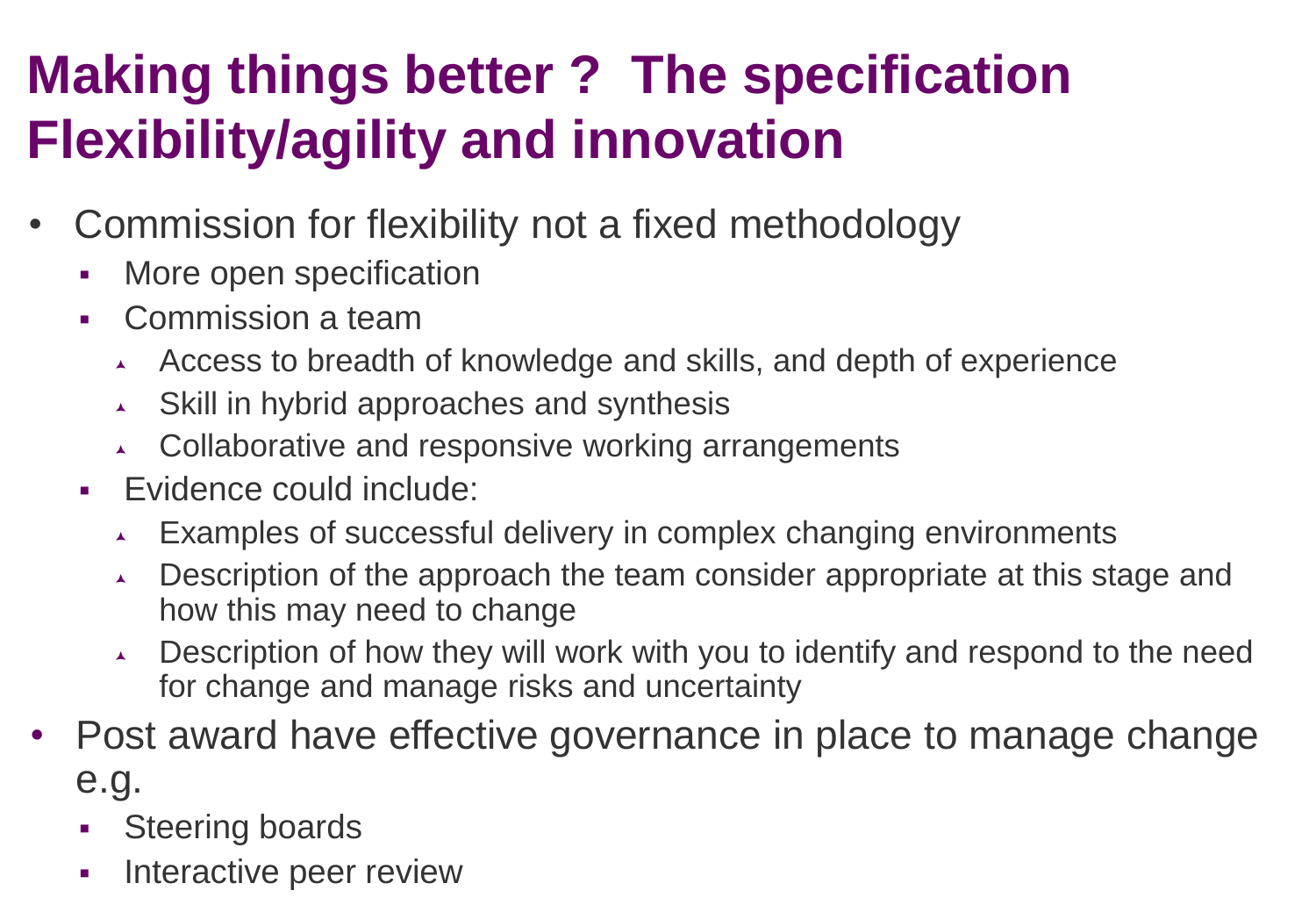## **Making things better ? Open specification - What we need to know**

What evaluation results will be used for – noting that the emphasis may shift over time …

Set out what is known about the system – note that the evaluation should improve understanding and that the system may change …

Set out the timings, existing sources of data etc and critically the budget…



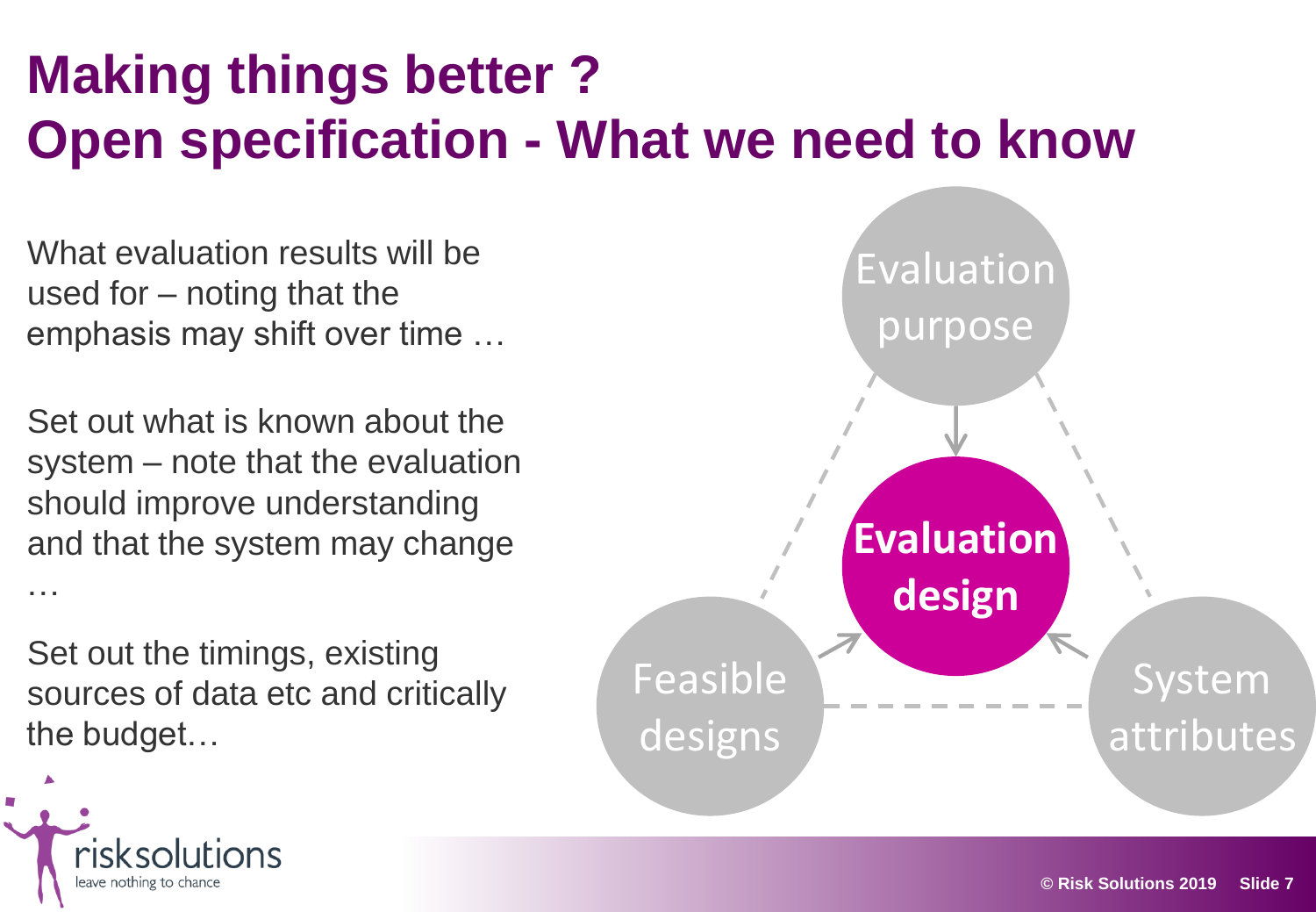## **Making things better ? Let us know how much money you have**

- Without an idea of budget the evaluators cannot know what is affordable
- With a more open specification the commissioner can have no firm basis for comparison of bids where wildly different assumptions have been made on budget
- Setting the budget at a realistic level, and giving it low weighting, makes sure proposals can be fairly compared on quality
	- the confidence they provide that the need will be met as far as is possible
- Not stating a budget risks tender failure

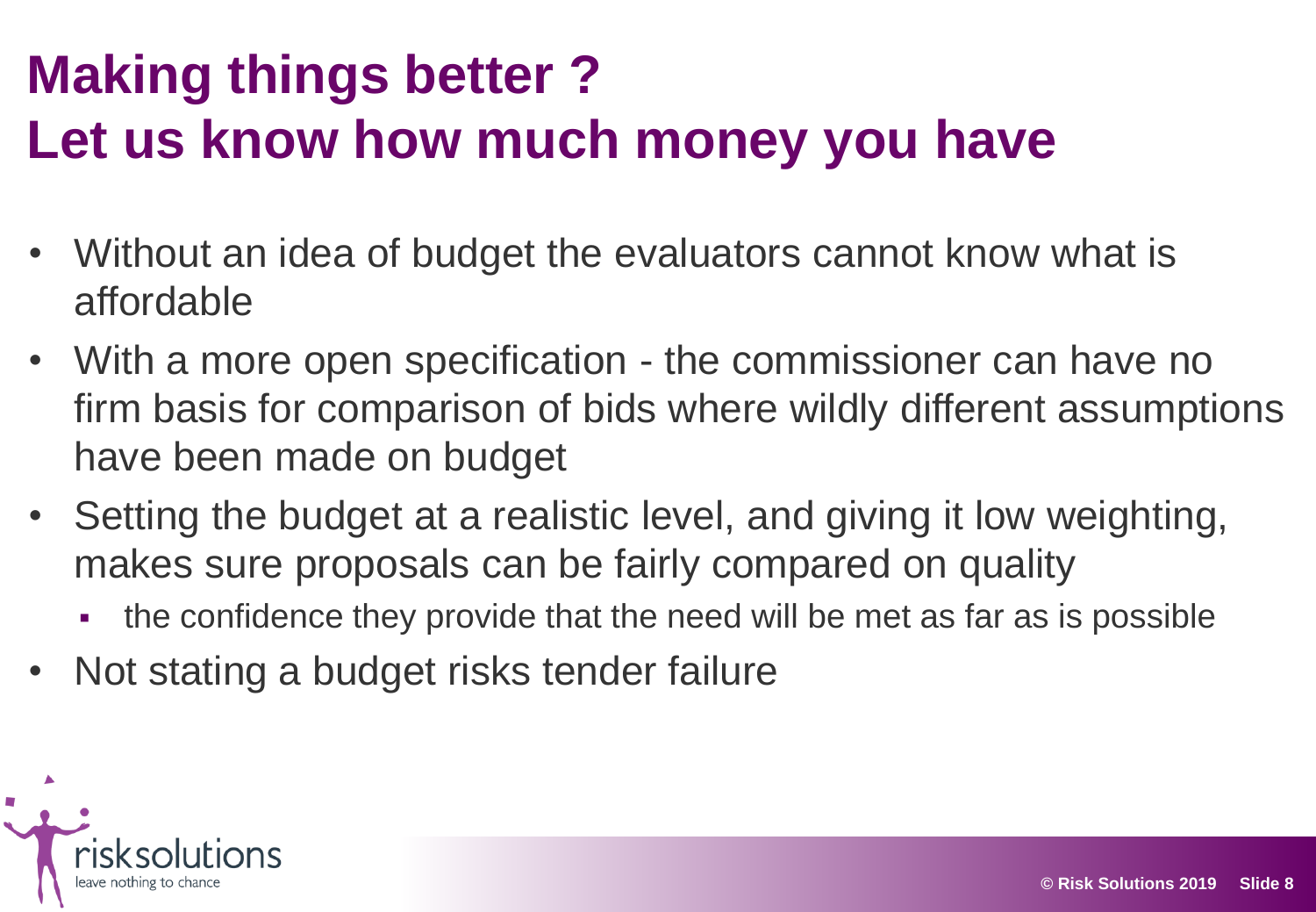## **Making things better ? The process Time and talk**

- Give us time to respond effectively:
	- Give us sufficient time to assemble a team and prepare the proposal
	- Make sure the amount and complexity of information requested is commensurate with the value of the work
- Allow for genuine dialogue before finalising the selection
	- **Information days prior to tender deadline**
	- A genuine opportunity to sit down and discuss options post submission

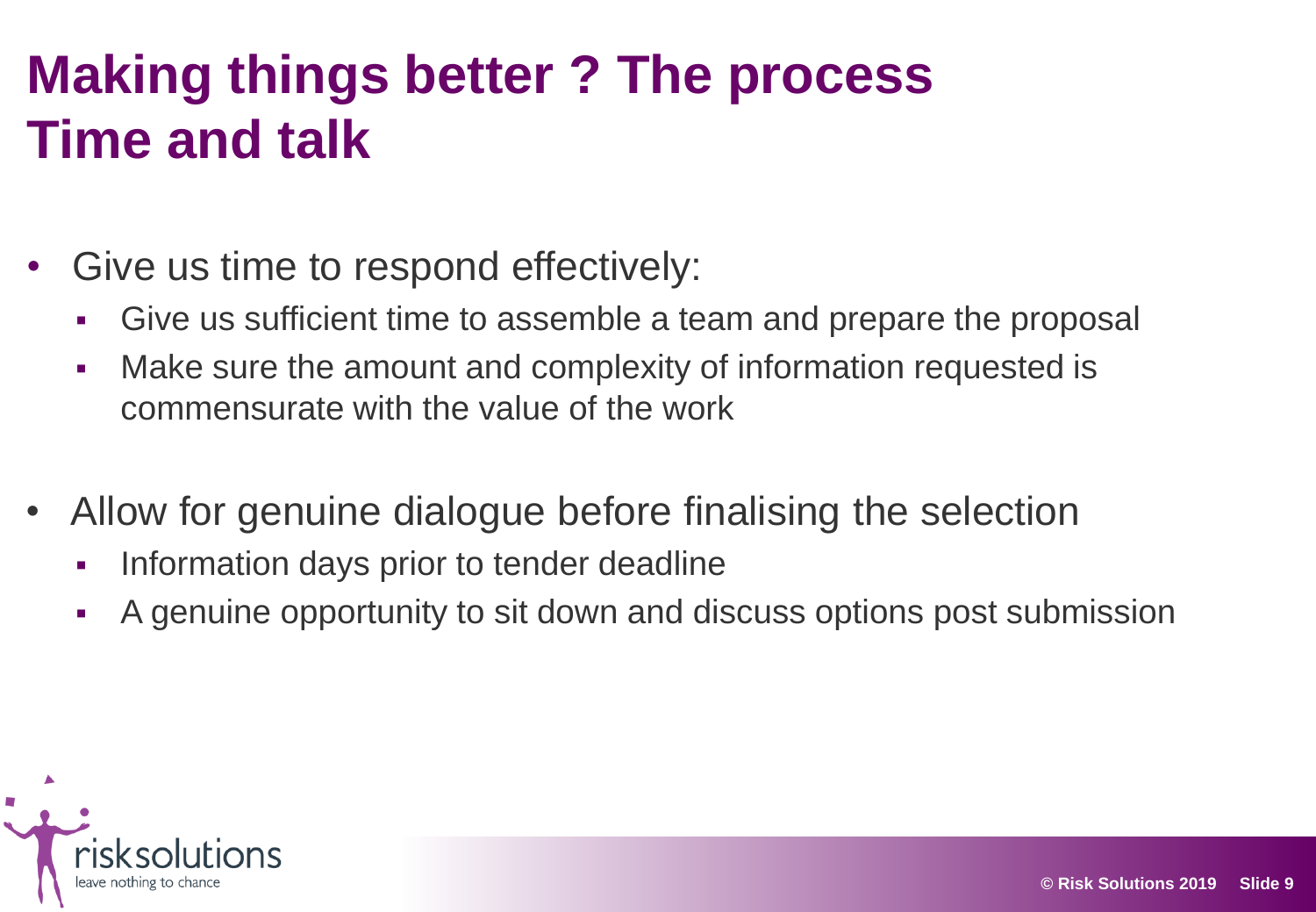## **Making things better ? Embedding evaluation Breaking down barriers**

- Be joined up ...
	- Start thinking about complexity and evaluation at design stage
	- Commission evaluation alongside implementation
- Get commitment from users from the start
	- Involve them in designing the specification and throughout to
		- $\overline{\phantom{a}}$  keep focussed on the need, and
		- re-set priorities as needs change over time
	- Plan for, and reflect in the specification, for lots of interactions between evaluators and users

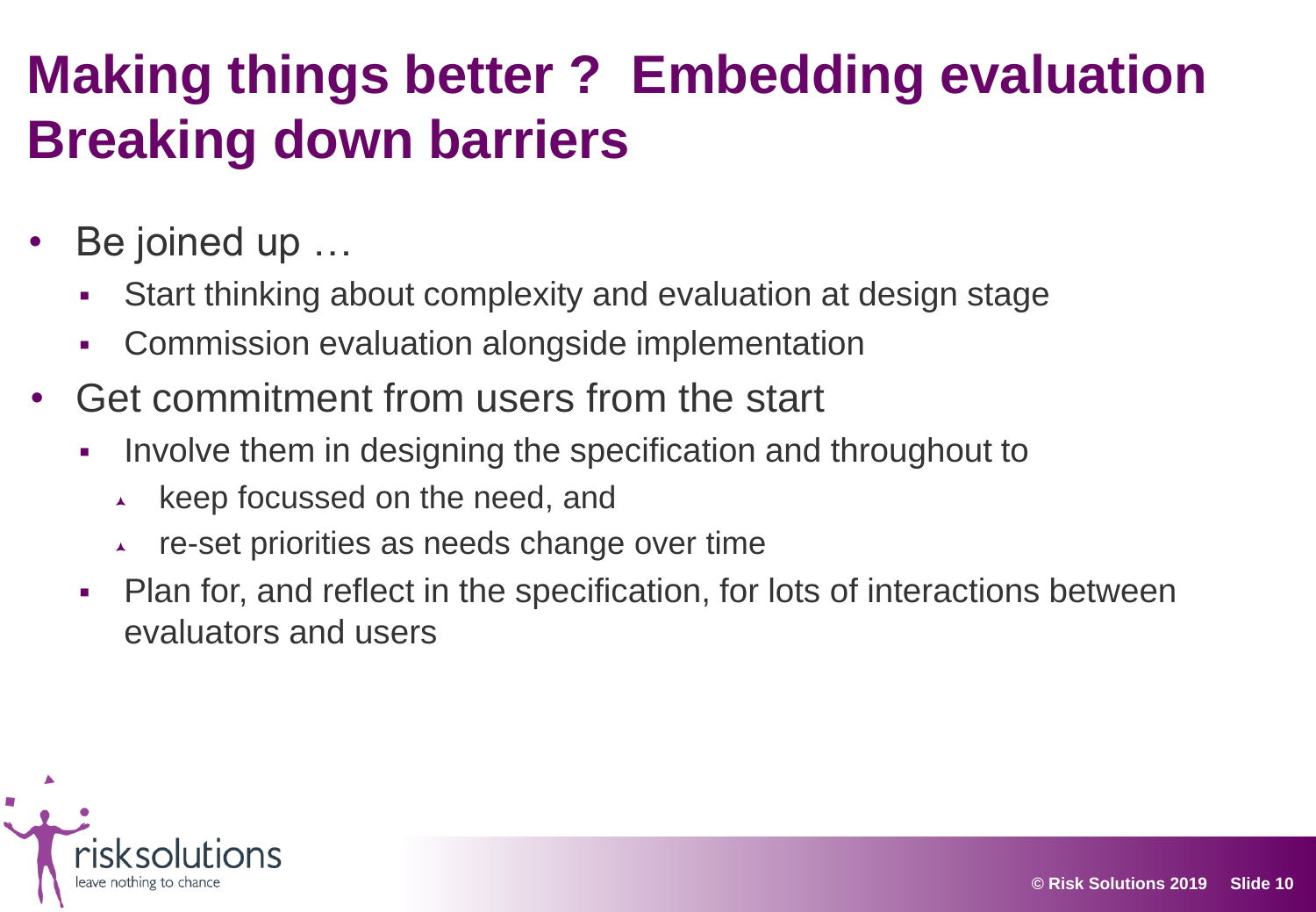# **And finally a plug …**

CECAN as a catalyst for capability building …

- Refer to, at all times, but especially when commissioning:
- The new magenta book annex on complexity …
- **CECAN** web-site resources